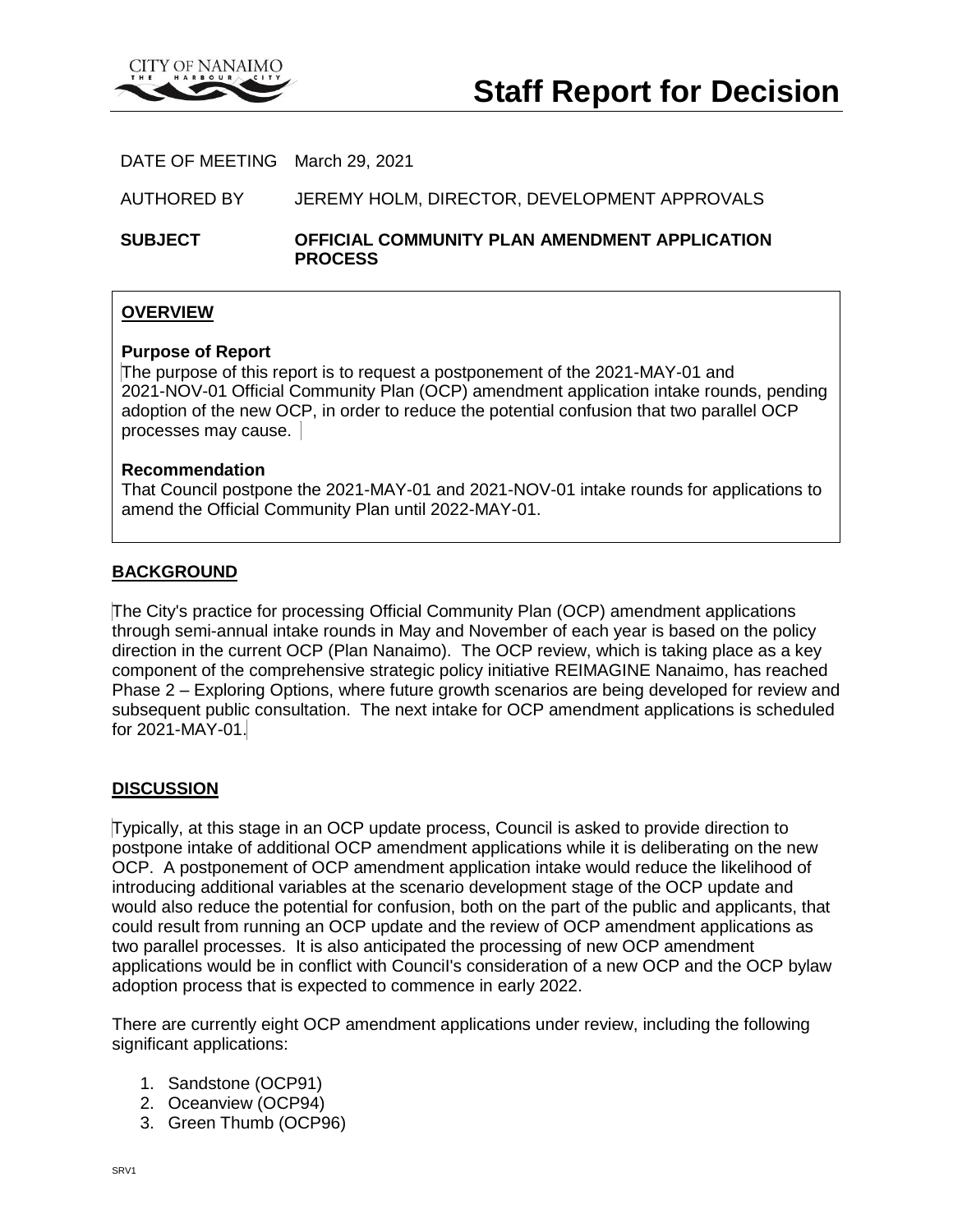

Staff are working with applicants for current OCP amendment applications to develop review timelines for their applications that respect and align with the anticipated timeline of the OCP review.

At this time, Staff do not anticipate that any major amendment applications are currently being prepared for submission for the upcoming 2021-MAY-01 intake round. Given the extraordinary circumstance of the OCP review, Staff are recommending Council postpone the 2021-MAY-01 and 2021-NOV-01 intake rounds for applications to amend the OCP until 2022-MAY-01.

Should Council choose to postpone the 2021-MAY-01 and 2021-NOV-01 intake rounds for OCP amendment applications, property owners will still retain the right to make application and the City must still accept applications. However, direction to postpone the upcoming application amendment intake rounds would allow Staff to communicate clearly with potential applicants Council's preference regarding the appropriate timing of OCP amendment applications, given the status of the OCP review. If an OCP amendment application were to be submitted, despite direction to postpone intake of applications, Staff would bring the application forward to Council for direction prior to undertaking standard application review.

# **OPTIONS**

- 1. That Council postpone the 2021-MAY-01 and 2021-NOV-01 intake rounds for applications to amend the Official Community Plan until 2022-MAY-01.
	- Advantages: Reduces the likelihood of introducing additional variables at the scenario development stage of the OCP update. Reduces the potential for confusion, both on the part of the public and applicants, that could result from running an OCP update and OCP amendment application review as two parallel processes. Limits the potential that processing of new OCP amendment applications would be in conflict with CounciI's consideration of a new OCP and the OCP bylaw adoption process.
	- Disadvantages: Postponing OCP amendment application intake could discourage or delay developers from bringing forward proposals of merit.
	- Financial Implications: None identified.
- 2. That Council deny postponement the 2021-MAY-01 and 2021-NOV-01 intake rounds for applications to amend the Official Community Plan until 2022-MAY-01.
	- Advantages: Denying postponement of OCP amendment application intake would not discourage or delay developers from bringing forward proposals of merit.
	- Disadvantages: Does not reduce the likelihood of introducing additional variables at the scenario development stage of the OCP update. Does not reduce the potential for confusion, both on the part of the public and applicants, that could result from running an OCP update and OCP amendment application review as two parallel processes. Does not limit the potential that processing of new OCP amendment applications would be in conflict with CounciI's consideration of a new OCP and the OCP bylaw adoption process.
	- Financial Implications: None identified.